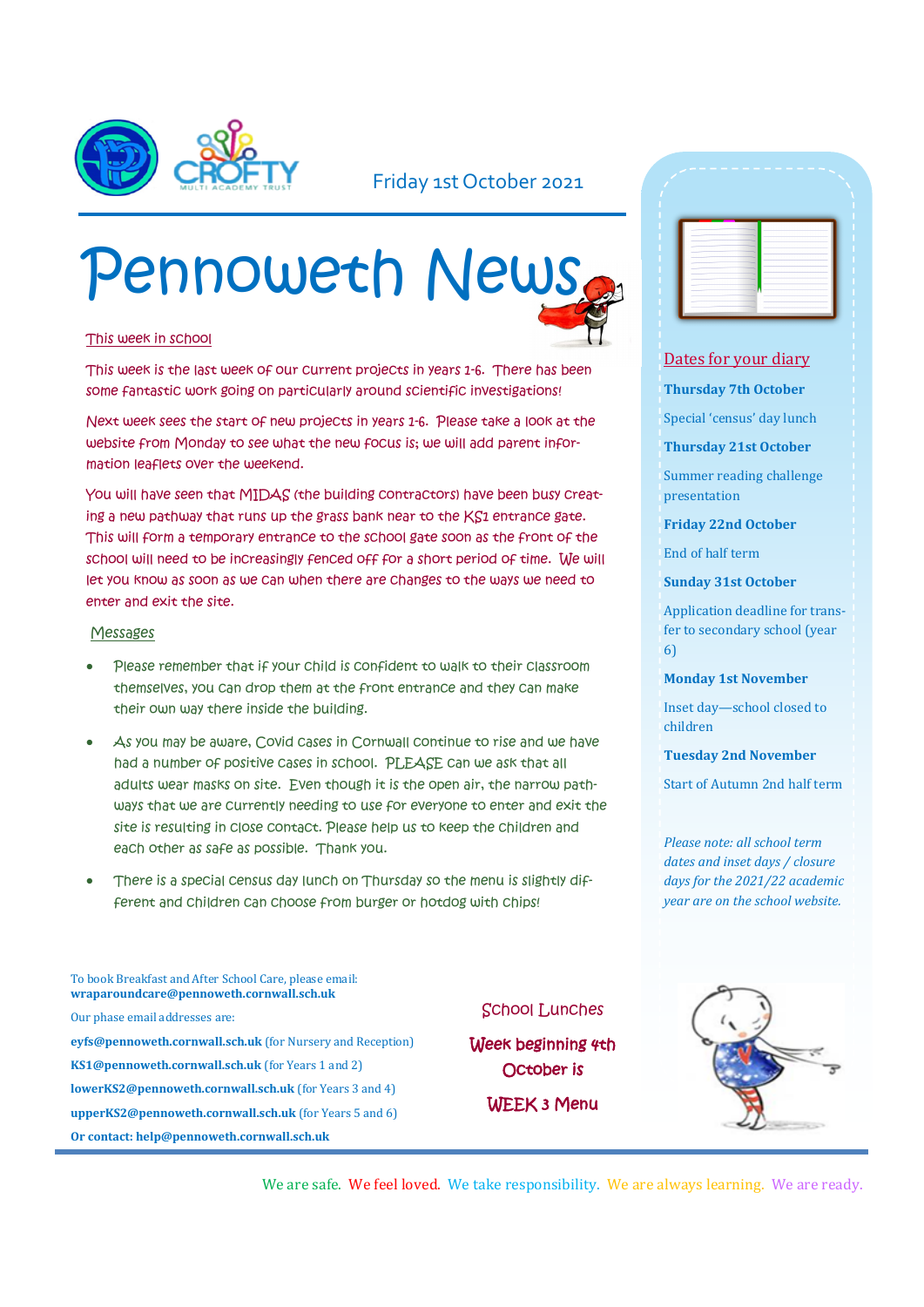## Character Qualities

We have 4 key characteristics that we are always on the lookout for! Each of these is represented by a character.

Considerate children are thoughtful, caring, sympathetic, helpful, polite, attentive, mindful and patient.

Inquisitive children are curious, inquiring, questioning, intrigued and eager to know.

Courageous children are bold, brave, valiant adventurous and determined.

Children who are being fun will be enthusiastic, excited, energetic, cheerful, light-hearted and will laugh!

We also have our Stars of the Week, who have been classroom superstars and DNA Champions for each phase.

| Quality     | Children Spotted in R, y1 and Y2 | Children Spotted in Y3, Y4, Y5 and Y6 |
|-------------|----------------------------------|---------------------------------------|
|             | Porthcurno: Ben                  |                                       |
| Considerate |                                  | Newlyn: Aela                          |
|             | Gwithian: Lochlan                | Mevagissey: Scarlett                  |
|             | Marazion: Gabriele               | Porthleven: Lena                      |
|             |                                  | Pendeen: George                       |
|             |                                  | Lizard: Exodus                        |
|             |                                  | Godrevy: Sam                          |
| Inquisitive | Porthcurno: Jamie                | Newlyn: Troy                          |
|             | Gwithian: Maisie                 | Mevagissey: Penelope                  |
|             | Marazion: Harrison               | Porthleven: Lucia                     |
|             |                                  | Pendeen: Riley                        |
|             |                                  | Lizard: Ashton                        |
|             |                                  | Godrevy: Alicia                       |
| Courageous  | Porthcurno: Ruby                 | Newlyn: Aela                          |
|             | Gwithian: Jayden                 | Mevagissey: Elsie                     |
|             | Marazion: Joseph                 | Porthleven: Eva                       |
|             |                                  | Pendeen: Ben                          |
|             |                                  | Lizard: Jenny                         |
|             |                                  | Godrevy: Sienna                       |
|             | Porthcurno: Charlie              | Newlyn: James                         |
| Fun         | Gwithian: Jax V                  | Mevagissey: Keira                     |
|             | Marazion: Kyson                  | Porthleven: Jacob                     |
|             |                                  | Pendeen: Amelia                       |
|             |                                  | Lizard: Eliza                         |
|             |                                  | Godrevy: Callie                       |
|             | Restormel: Alexander             | Newlyn: Jack                          |
|             | Tintagel: Poppy A                | Mevagissey: Khian                     |
|             | Porthcurno: Amelia               | Porthleven: Ivy                       |
|             | Gwithian: Nylah                  | Pendeen: Fletcher                     |
|             | Marazion: Emmie                  | Lizard: Reade                         |
|             |                                  | Godrevy: Cacee                        |

We are safe champions: Connie (KS1), Sophia (LKS2), Marisa (UKS2)

We feel loved champions: Alexander (Restormel), Poppy A (Tintagel), Sarah (KS1), Amelia G (LKS2), Riley (UKS2)

We take responsibility champions: Jamie (KS1), Olivia W (LKS2), Charlotte (UKS2)

We are always learning champions: Mason (KS1), Aira (LKS2), McKenzie (UKS2)

We are ready champions: Aronas (KS1), Leon B (LKS2), Jack (UKS2)